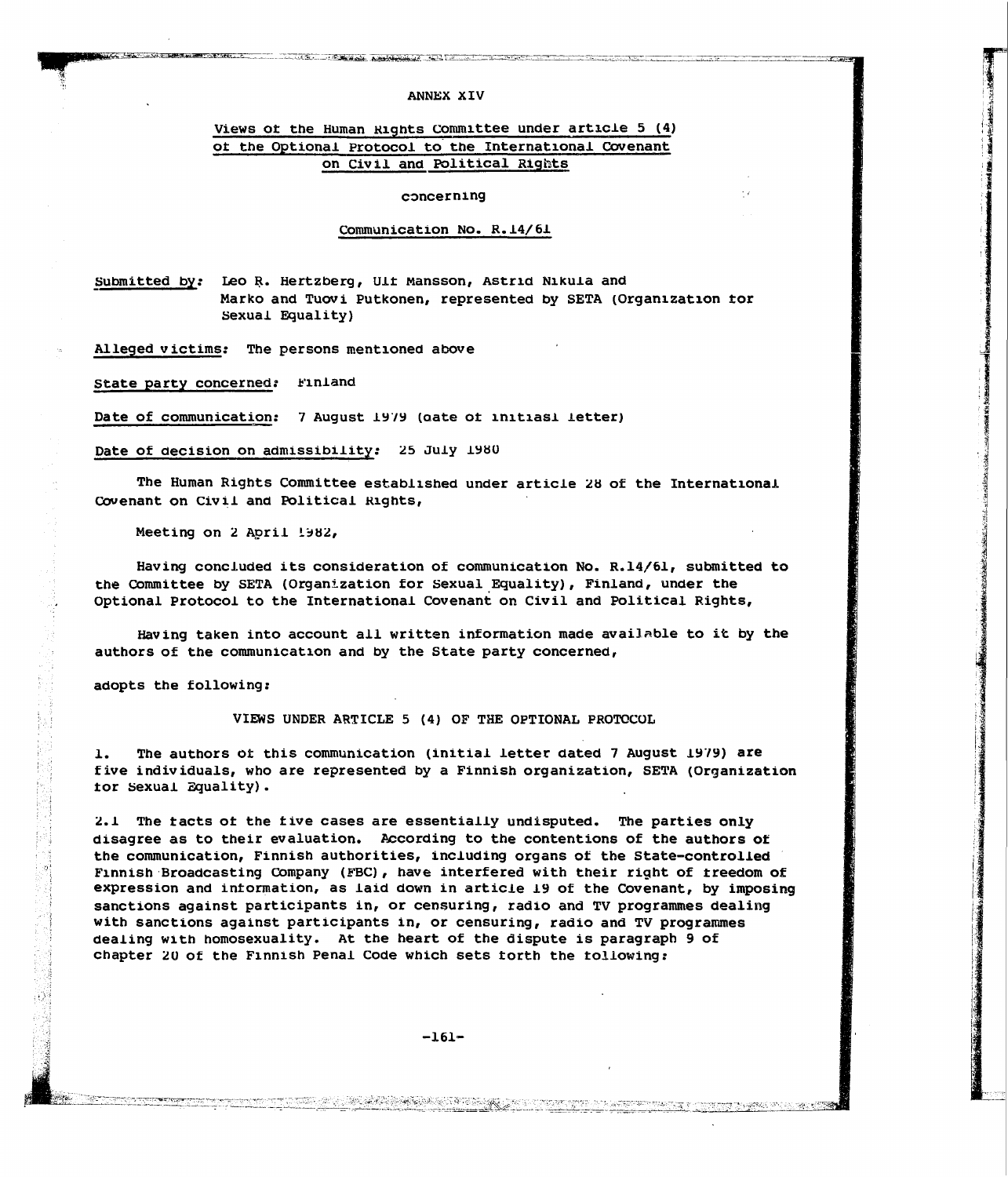"If someone publicly engages in an act violating sexual morality, thereby giving offense, he shall be sentenced for publicly violating sexual morality to imprisonment for at most six months or to a fine.

"Anyone who publicly encourages indecent behaviour between persons of the same sex shall be sentenced for encouragement to indecent behaviour between members of the same sex as decreed in subsection 1."

2.2 In September 1976, Leo Rafael Hertzberg, a lawyer, was interviewed for the purposes of a radio programme entitled "Arbetsmarknadens uteslutna" ("The Outcasts of the Labour Market"). In the interview, he asserted on the strength of his knowledge as an expert that there exists job discrimination in Finland on the ground of sexual orientation, in particular, to the detriment of homosexuals. Because of tbis programme criminal charges were brought against the editor (not Mr. Hertzberg) before the Helsinki Municipal court and, subsequently, before the Helsinki Court of Appeals. Although the editor was acquitted, Mr. Hertzberg claims that through those penal proceedings his right to seek, receive and impart information was curtailed. In his view, the Court of Appeals (decision No. 2825 of 27 February 1979) has exceeded the limits of reasonable interpretation by construing paragraph <sup>9</sup> (2) of chapter 20 of the Penal Code as implying that the mere "praising of homosexual relationships" constituted an offence under that prov ision.

2.3 Astrid Nikula prepared a radio programme conceived as part of'a young listeners series in December 1978. This programme included a review of the book, "Pojkar skall inte grata" ("Boys must not cry") and an interview with a homosexual about the identity of <sup>a</sup> young homosexual and about life as <sup>a</sup> homosexual in Finland. When it was ready for broadcasting, it was censored by the responsible<br>director of FBC against the opposition of the editorial team of the series. The director of FBC against the opposition of the editorial team of the series. author claims that no remedy against the censorship decision was available to her.

2.4 Ulf Mansson participated in a discussion about the situation of the young homosexual depicted in Mrs. Nikula's production. The discussion was designed to form part of the broadcast. Like Mrs. Nikula, the author states that no remedy was available to him to challenge the censorship decision.

2.5 In 1978, Marko and Tuovi Putkonen, together with a third person, prepared a TV series on different marginal groups of society such as Jews, gypsies and homosexuals. Their main intention was to provide factual information and thereby to remove prejudices against those groups. The responsible programme director, however, order that all references to homosexuals be cut from the production, indicating that its transmission 'in full WQu1d entail legal action against FBC under paragraph 9 (2) of chapter 20 of the Penal Code.

2.6 The authors claim that their case is an illustration of the adverse effects of the wide interpretation given to that provision, which does not permit an objective description of homosexuality. According to their allegations, it is extremely difficult, if not impossible, for <sup>a</sup> journalist to start preparing <sup>a</sup> programme in which homosexuals are portrayed as anything else than sick, disturbed, criminal or wanting to change their sex. They contend that several of such programmes have been broadcast by FEC in the recent past.

2.7 The authors state that the same matter has not been submitted for examination under another procedure of international invstigation or settlement.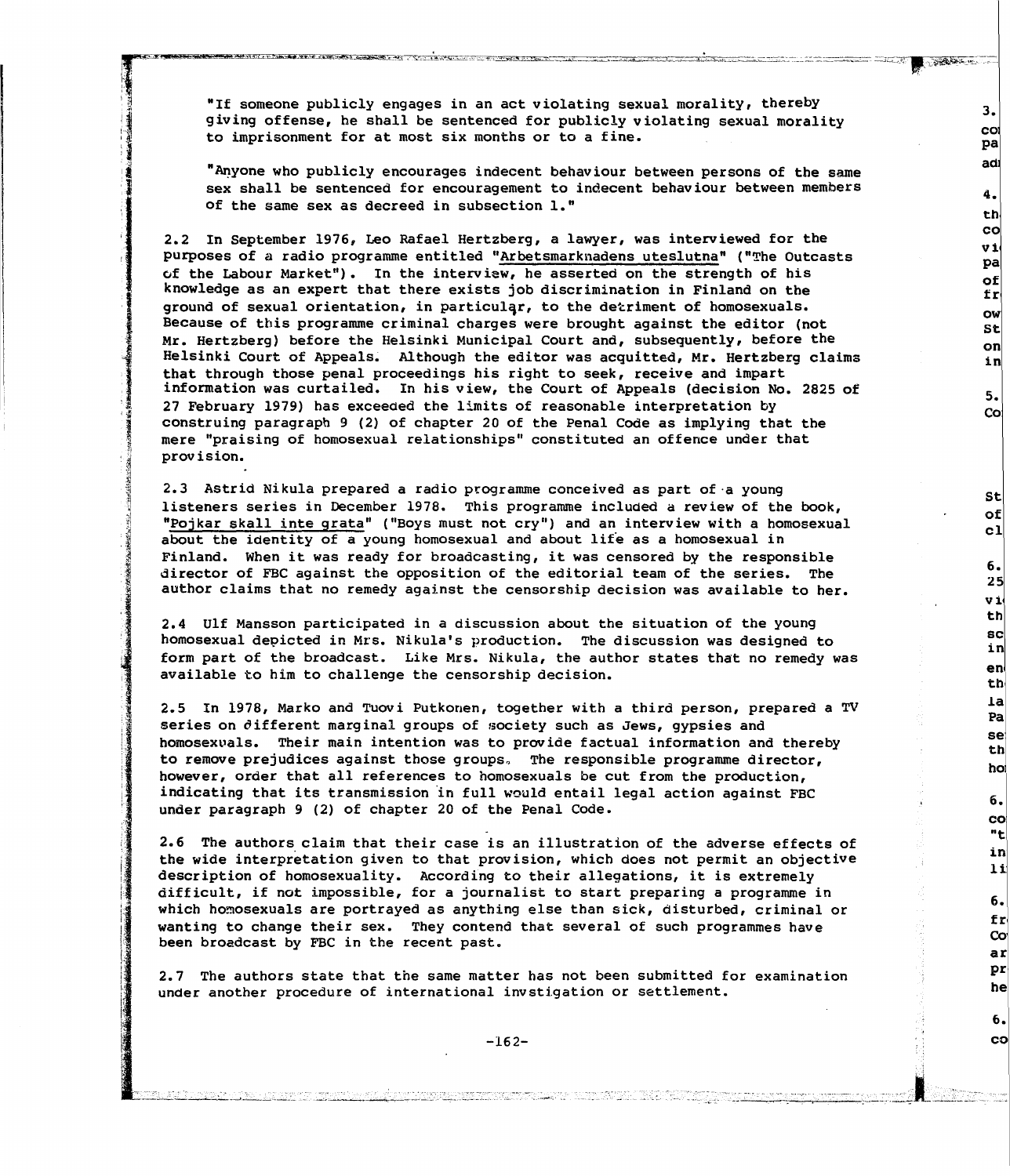з. By its decision of 28 March 1980, the Human Rights Committee transmitted the communication under rule 91 of the provisional rules of procedure to the State party, requesting information and observations relevant to the question of admissibility.

4. By a note dated 9 June 1980, the State party, while rejecting the allegation that the Government of Finland was in breach of article 19 of the Covenant, confirmed that there were no further domestic remedies available to the alleged victims in the sense of article 5 (2) (b) of the Optional Protocol. The State party argued that the authors of the communication appeared to give to the concept of freedom of speech, protected by article 19 of the Covenant, a content different from that generally used by maintaining that it would restrict the right of the owner of a means of communication to decide what material will be published. The State party expressed its expectation that the Committee would focus its attention on this issue when considering the question of admissibility of the communication in the light of the provisions of article 3 of the Optional Protocol.

By decision of 25 July 1980 and on the basis of the information before it, the 5. Committee concluded:

 $(a)$ That the communication was admissible;

That, in accordance with article 4 (2) of the Optional Protocol, the  $(b)$ State party be requested to submit to the Committee, within six months of the date of the transmittal to it of this decision, written explanations or statement clarifying the matter and the remedy, if any, that may have been taken by it.

6.1 In its submission under article 4 (2) of the Optional Protocol, dated 25 February 1981, the State party refutes the allegation that there has been a violation of the Covenant on Civil and Political Rights in Finland. It attirms that the Finnish legislation in force, including the Finnish Penal Code, was scrutinized in connexion with the process of ratitying the Covenant and found to be in conformity with it. It stresses that the purpose of the prohibition of public encouragement to indecent behaviour between members of the same sex is to reflect the prevailing moral conceptions in Finland as interpreted by the Parliament and by large groups of the population. It further contends that discussion in the Parliament indicates that the word "encouragement" is to be interpreted in a narrow Moreover, the Legislative Committee of the Parliament expressly provided sense. that the law shall not hinder the presentation of factual information on homosexuality.

6.2 The State points out that there has not been any case where any person was convicted under paragraph 9 (2) ot Chapter 20 of the Penal Code and concludes that "the application of the paragraph in question shows no indication of an interpretation of the term in such a large sense that might be considered to unduly limit the freedom of expression".

6.3 While admitting that paragraph 9 (2) constitutes a certain restriction on freedom of expression, the State specifically reters to article 19 (3) of the Covenant, which states that the exercise of the rights provided for in article 19 (2) may be subject to certain restrictions, in so far as these are provided by law and are necessary for the protection of public order, or of public health or morals.

6.4 Yet, the State contends that the decision of the Finnish Broadcasting Company concerning the programmes referred to by the submitting organizaton did not involve

TELEVISION DISPOSITIVE EN L'ÉGATION DE L'AUTORITÉ DE L'AUTORITÉ DE L'AUTORITÉ DE L'AUTORITE L'AUTORIT (AUTORI<br>DE L'AUTORIT DE L'AUTORITION DE L'AUTORITION DE L'AUTORITION DE L'AUTORITION DE L'AUTORIT (AUTORITION DE L'AUT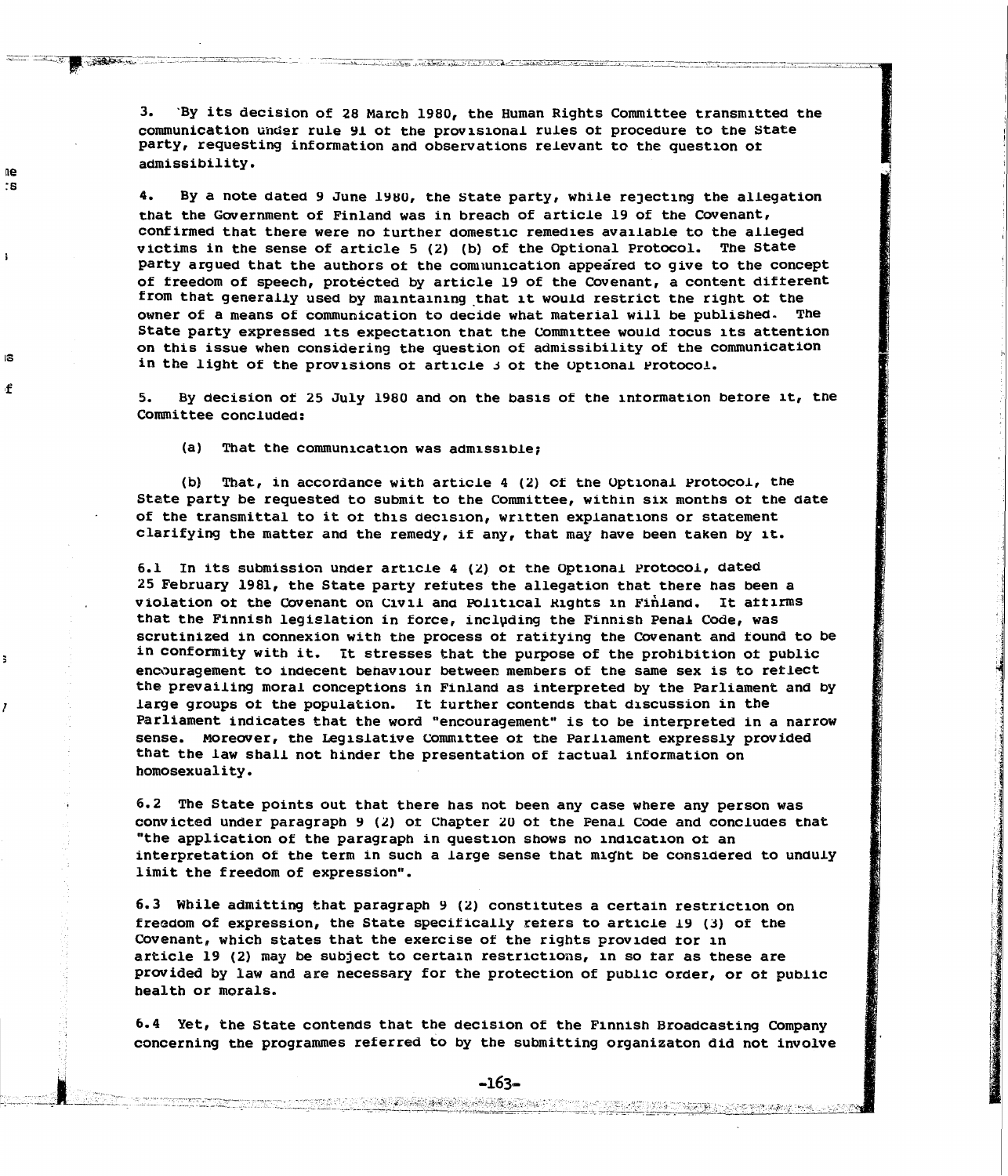the application of censorship but were based on "general considerations of programme policy in accordance with the internal rules of the COmpany".

7. On 7 May 1981, the authors presented an additional submission in which they discuss in general terms the impact of paragraph 9 (2) of chapter 20 of the Penal Code on journalistic freedom. They argue that article 19 1n connexion with article 2 (1) of the Covenant requires Finalnd "to ensure that FBC not only deals With the subject ot homosexuality in its programmes but also that it affords <sup>a</sup> reasonable and, in so far as is possible, an impartial coverage of information and ideas on the subject, in accordance with its own programming regulations." On this basis they challenge, in particular, the relevant programme directive of FBC of <sup>30</sup> october 1975, still 1n torce today, Wp1ch states, inter alia, "All persons responsible for programmes are requested to observe maximum strictness and carefulness, even when tactual intormation about homosexuality is given", drawing attention at the same time to the fact that on the same day a written warning had been issued to the head of the film service of FBC to reject any production which gave a "positive picture of homosexuality". In addition, they dispute the State party's contention that the decisions taken by the Finnish Broadcasting Company with respect to radio and television programmes dealing with homosexuality were based on general considerations ot programme policy and d1d not constitute censorship measures taken in pursuance of paragraph 9 (2) of chapter 20 of the Penal Code.

*B.* The Committee, considering the present communication 1n the light ot *all* information made available to it by the parties as provided for in article 5 (1) of the Optional Protocol, hereby decides to base its views on the facts as submitted by the parties, which are not in dispute.

9.1 In considering the merits of the communication, the Human Rights Committee starts from the premise that the State party is responsible tor actions of the Finnish Broadcasting Company (FBC), in which the State holds a dominant stake" (90 per cent) and which is placed under specific government control.

9.2 The Committee wishes further to point out that it is not called upon to review the interpretation of paragraph <sup>9</sup> (2) of chapter <sup>20</sup> of the Finnish Penal Code. The authors of the communication have adVanced no valid argument which could indicate that the construction placed upon this provision by the Finnish tribunals was not made bona fide. Accordingly, the Committee's task is confined to clarifying whether the restrictions applied against the alleged victims, irrespective of the scope of penal prohibitions under Finnish penal law, disclose a breach of any of the rights under the Covenant.

9.3 In addition, the Committee wishes to stress that 1t has only been entrusted with the mandate of examining wheter an individual has suffered an actual violation of his rights. It cannot review in the abstract whether nat10nal leg1s1at1on contravenes the Covenant, although such legislation may, in particular circumstances, produce adverse effects which directly affect the individual, making him thus a victim in the sense contemplated by articles 1 and 2 of the Optional Protocol. The Committee refers in this connexion to its earlier views on communication No. R.9/35 (S. Aumeeruddy-Cziffra and 19 other Mauritian women v. Mauritius).

10.1 Concerning Leo Rafael Hertzberg, the Committee observes that he cannot validly claim to be a victim Of a breach by the State party ot h1S r1ght under

كالرافث كالرداع والموجود بالرماحيل بالمداعيين ويتبع والمرتجع ومعرضين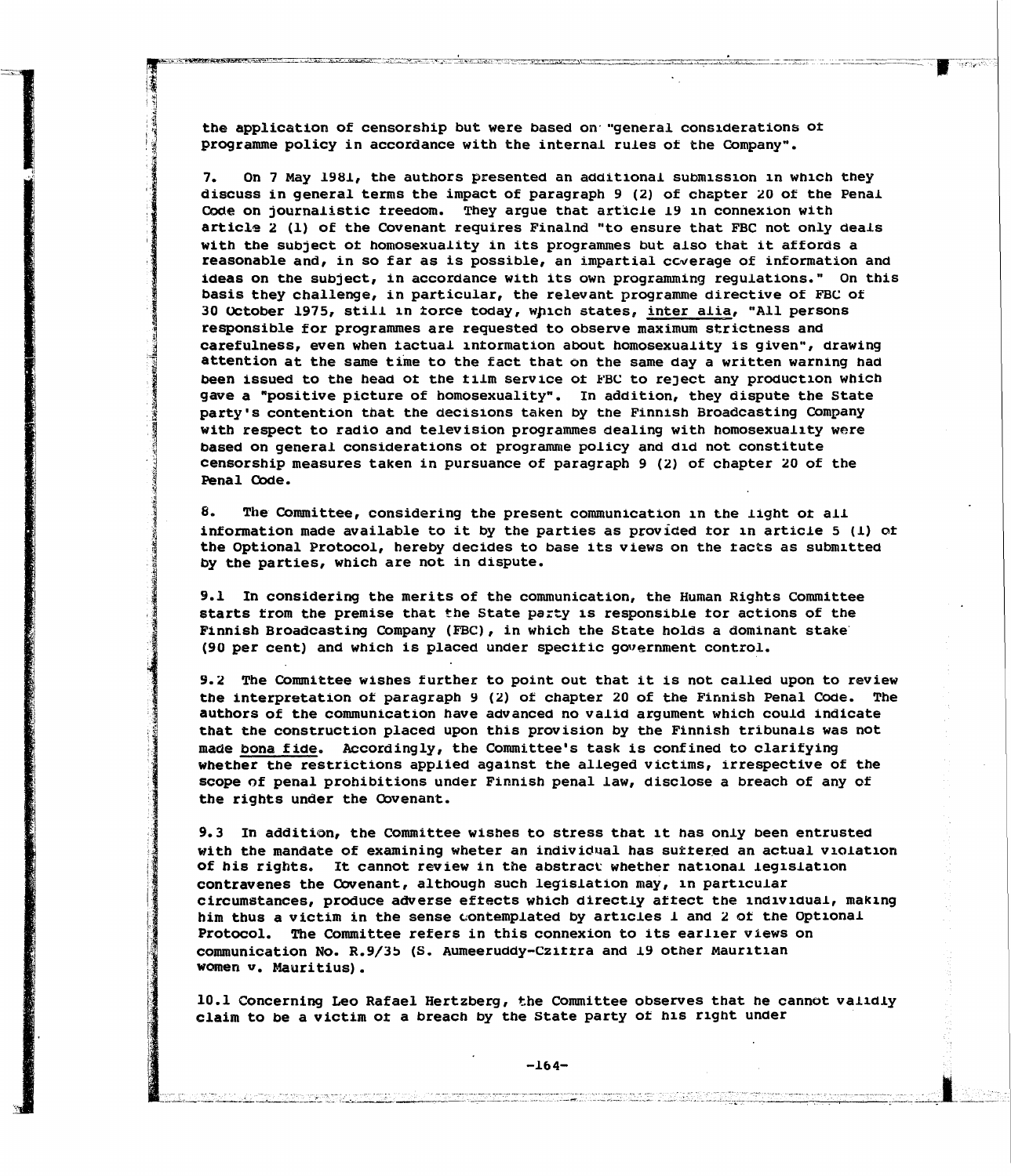article 19 (2) of the Covenant. The programme in which he took part was actually broadcast in 1976. No' sanctions were imposed against him. Nor has the author claimed that the programme restrictions as applied by FBC would in any way personally affect him. The sole fact that the author takes a personal interest in the dissemination of information about homosexuality does not make him a victim in the sense required by the Optional Protocol.

10.2 With regard to the two censored programmes of Mrs. Nikula and of Marko and Tuovi Putkonen, the Committee accepts the contention of the authors that their rights under article  $19$  (2) of the Covenant have been restricted individual can be deemed to hold a right to express himself through a medium like TV, whose available time is limited, the' situation may be different when a programme has been produced for transmission within the framework of a broadcasting organization with the general approval of the responsible authorities. On the other hand, article 19 (3) permits certain restrictions on the exercise of the rights protected by article 19 (2), as are provided by law and are necessary for the protection of public order or of public health or morals. In the context of the present communication, the Finnish Government has specifically invoked public morals as justifying the actions complained of. The Committee has considered whether, in order to assess the necessity of those actions, it should invite the parties to submit the full text of the censored programmes. In tact, only on the basis of these texts could it be possible to determine whether the censored programmes were mainly or exclusively made up of factual information about issues related to homosexuality.

10.3 The Committee feels, however, that the information before it is sufficient to formulate its views on the communication. It has to be noted, first, that public morals differ widely. There is no universally applicable common standard. Consequently, in this respect, a certain margin of discretion must be accorded to the responsible national authorities.

10.4 The Committee finds that it cannot question the decision of the responsible organs of the Finnish Broadcasting Corporation that radio and TV are not the appropriate forums to discuss issues related to homosexuality, as far as a programme could be jUdged as encouraging homosexual behaviour. According to article 19 (3), the exercise of the rights provided for in article 19 (2) carries with it special duties and responsibilities for those organs. As far as radio and TV programmes are concerned, the audience cannot be controlled, In particular, harmful effects on minors cannot be excluded.

11. Accordingly, the Human Rights Committee is of the view that there has been no violation of the rights of the authors of the communication under article 19 (2) of the Covenant.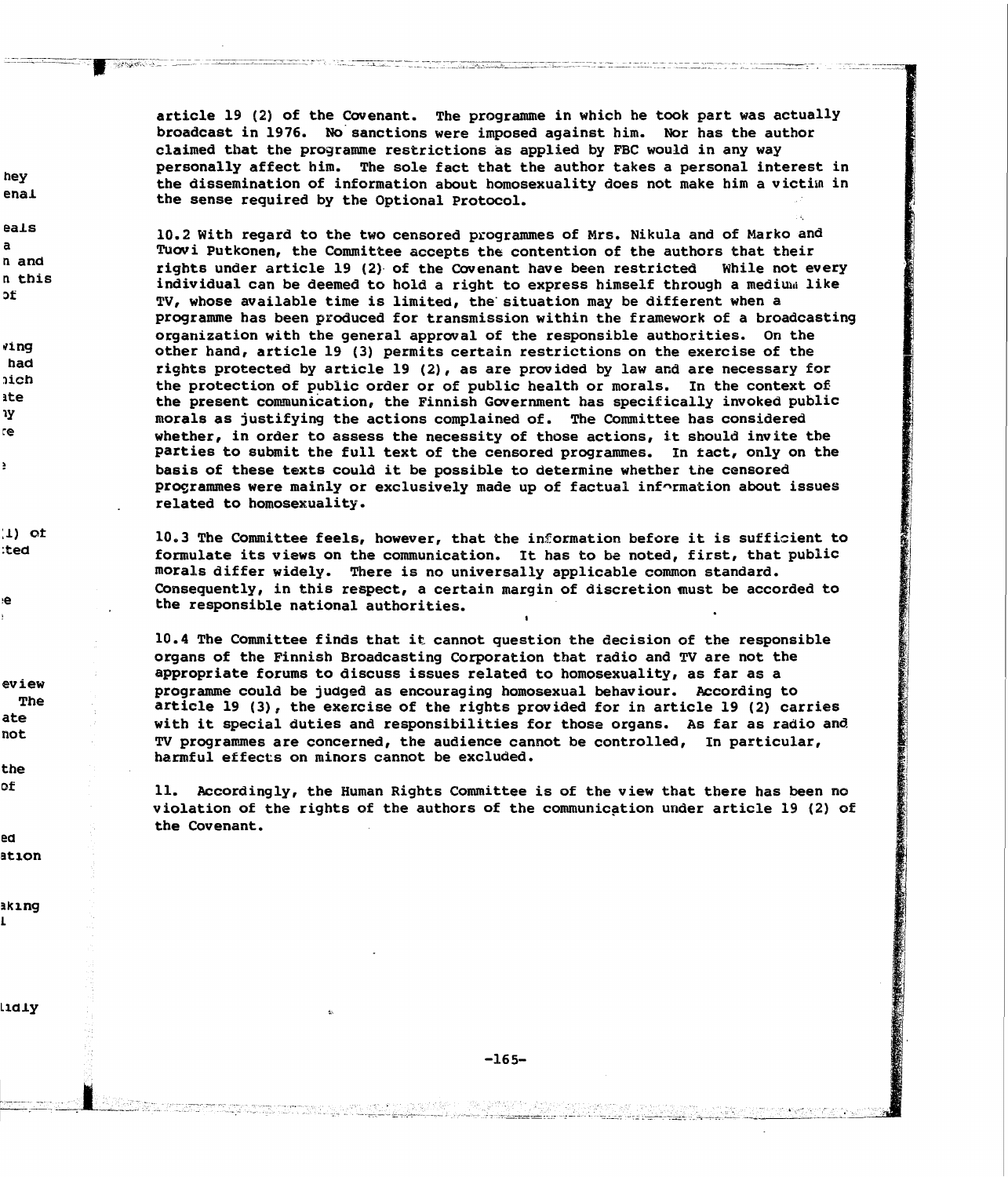#### APPENDIX

=,~=,=,=:=="<' , ';"":':~......4-....:.'

|        |                           |  |  |  |  |  |  |  |  |  |  |  |  |                                                                      | Individual opinion submitted by a member of the Human Right's Committee |  |
|--------|---------------------------|--|--|--|--|--|--|--|--|--|--|--|--|----------------------------------------------------------------------|-------------------------------------------------------------------------|--|
|        |                           |  |  |  |  |  |  |  |  |  |  |  |  | under rule 94 (3) of the Committee's provisional rules of procedure. |                                                                         |  |
| cь.    |                           |  |  |  |  |  |  |  |  |  |  |  |  |                                                                      |                                                                         |  |
| المائي | Communication No. R.14/61 |  |  |  |  |  |  |  |  |  |  |  |  |                                                                      |                                                                         |  |
| 草本     |                           |  |  |  |  |  |  |  |  |  |  |  |  |                                                                      |                                                                         |  |

Individual opinion appended to the Committee's views at the request of Mr. Torkel Opsahl:

Although I agree with the conclusion of the Committee, I wish to clarify certain points.

This conclusion prejudges neither the right to be different and live accordingly, protected by article 17 of the COVenant, nor the right to have general freedom of expression in this respect, protected by art1cle *19.* Under article 19 (2) and subject to article 19 (3), everyone must in principle have the right to impart information and ideas - positive or negative - about homosexuality and discuss any problem relating to it treely, through any media of his choice and on his own responsibility.

Moreover, in my view the conception and contents of "public morals" reterred to in article 19 (3) are relative and changing. State-imposed restrictions on freedom of expression must allow for this fact and shouid not be applied so as to perpetuate prejudice or promote intolerance. It is of special importance to protect freedom of expression as regards minority views, including those that offend, shock or disturb the majcrity. Therefore, even if such laws as paragraph 9 (2) of chapter 20 of the Finnish Penal Code may reflect prevailing moral conceptions, this is in itself not sufficient to justify it under article  $19$  (3). It must also be shown that the application of the restriction is "necessary" •

However, as the Committee has noted, this law has not been directly applied to any of the alleged victims. The question remains whether they have been more indirectly affected by it in a way which can be said to interfere with their freedom of expression, and it so, whether the grounds were justifiable.

It is clear that nobody - and in particular no State - has any duty under the Covenant to promote publicity for intormation and ideas of all kinds. Access to media operated by others is always and necessarily more limited than the general freedom of expression. It follows that such access may be controlled on grounds which do not have to be justified under article  $19$  (3).

It is true that self-imposed restrictions on publishing, or the internal programme policy of the media, may threaten the spirit of freedom of expression. Nevertheless, it is <sup>a</sup> matter of common sense that such decisions either entirely escape control by the Committee or must be accepted to a larger extent than externally imposed restrictions such as enforcement of criminal law or otficial censorship, neither of which took place in the present case. Not even media controlled by the State can under the Covenant be under an obligation to publish all that may be published. It is not possible to apply the criteria ot article 19 (3) to selt-imposed restrictions: Quite apart trom the "pub11C morals" issue, one cannot require that they shall be only such as are "provided by law and are